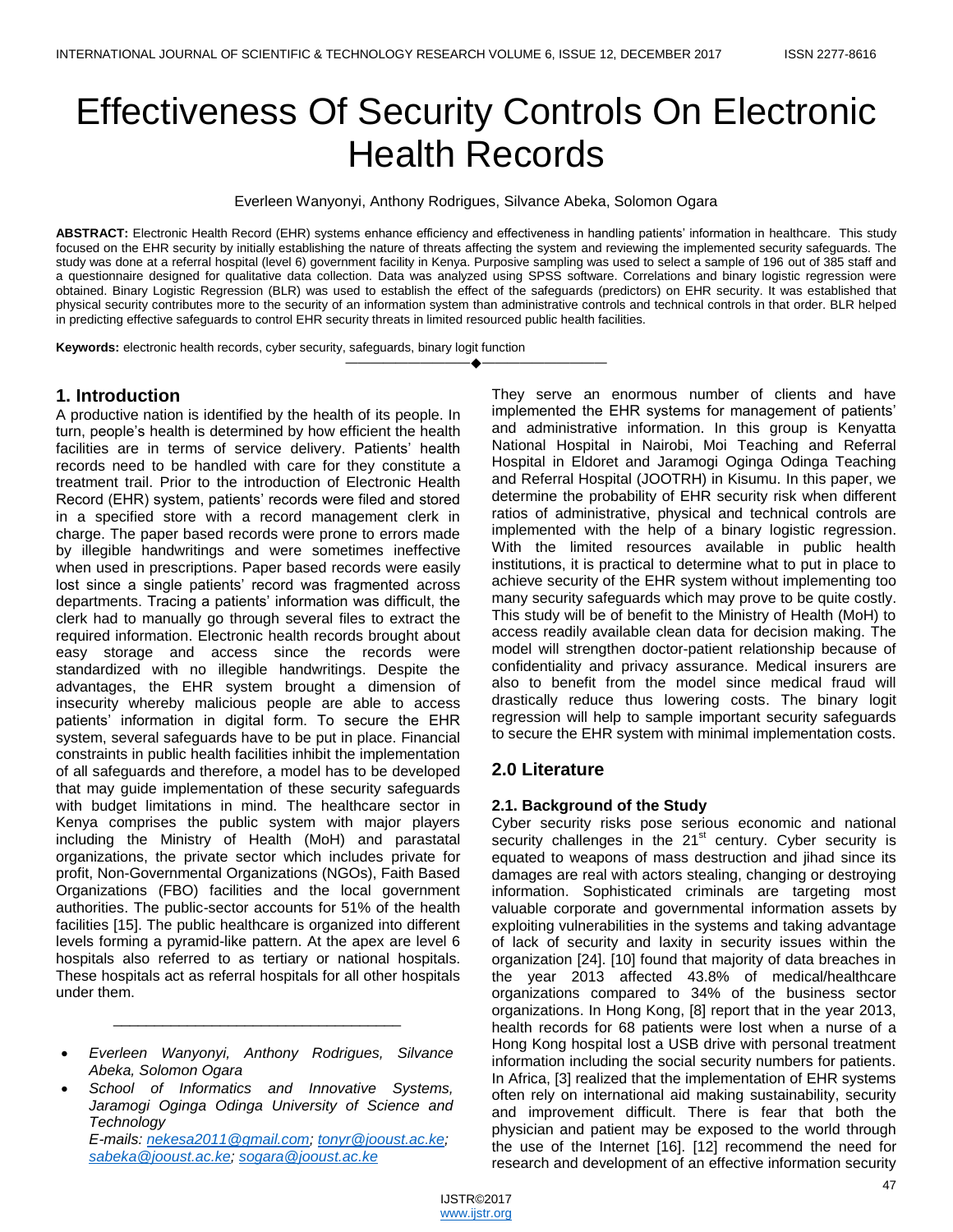model to protect patients' information in Kenyan hospitals which will mitigate lack of accountability in handling patients' information. In this study, we develop an EHR system security model that will be used to enhance the security of the EHR on a minimal budget in public referral hospitals.

## **2.2 Health information security**

Information security can be defined as having the right information, provided to the right person, in the right time and at the right place. The patient record Act (SFS 1985:562) of Sweden emphasizes the need to guarantee the security and privacy of patients' records [2]. The United Nations (UN) encourages countries to legislate for EHR protection and to ensure patients are protected after disclosing their health information. By enacting the Data Protection Directive in 1995, the UN was to ensure that patients' information is used within their countries of collection and patients' privacy guaranteed [1]. In Europe, the Data Protection Act, 1998 (DPA) was passed to ensure that EHR information is protected against unauthorized loss or damage by appropriate technical and organizational measures. Access control should be implemented for users of the EHR system. Screen savers and time-out periods should be implemented on the system just in-case a user forgets for example to logout [21]. [11] outlines four controls for patients' information security: administrative controls, physical safeguards, organizational standards and technical safeguards. Institutions are encouraged to adopt reasonable and appropriate policies and procedures that comply with the enforcement of these controls.

## **2.3 Security threats in EHR**

[18], while investigating current information security, privacy and accountability issues in EHR, noted that insider attacks and lack of access control mechanisms have largely contributed to security threats in EHR. Staffs with legitimate access rights commit fraud and sabotage IT infrastructure making it difficult to achieve security. In a study of establishing the challenges for protecting the privacy of EHR, [22] realized that 90% of attackers were insider attacks with high level administrative rights while 81% of attacks involved incidences of losses. It was also established that the majority of attacks occurred after contracts of staff were terminated. [4] classify threats to security of EHR into organizational and systemic threats. Organizational threats arise from inappropriate access of patients' data by either internal or external agents while systemic threats arise from agents in the information flow chain exploiting the disclosed data beyond its intended use. [5] classifies threats to EHR into internal and external threats. Internal threats can be controlled by an individual or an organization while external threats are those that an individual or organization has no control over. EHR security threats in Asia are classified into: common threats, information user threats, business process/application threats and infrastructure threats. Common threats are threats such as viruses and phishing, information user threats include incorrect handling of information due to lack of awareness and external attacks targeting information such as hacking. Business process/application threats occur in the form of interruptions of business processes which hinders availability of the system while infrastructure threats emanate from inside and outside the organization such as denial of service attacks,

phishing and social engineering [7]. [13] identify four unique threats to information security in the African continent. First, is lack of cyber security awareness, legislation, policies, and technical cyber security measures. Second, lack of a proper integrated legal framework and policy is a major threat to cyber security. There is need for proper and relevant laws, policies and practices to curb cybercrime. Another cybercrime threat listed is lack of security awareness regulations. Almost 80% of the population in Africa lack basic computer security knowledge and this makes it difficult to control cybercrime. Lastly, lack of technical security measures is also a major threat to cyber security. Users do not have technical security abilities to control cybercrime. [23], indicate that a major threat to EHR system in Africa is single point of failure both in staffing and equipment. Lack of testing, unstable power supplies and lack of technical support are also major threats and risks to the EHR system. Apart from security and privacy issues, developing countries also bear greater burdens due to lack of infrastructure, legislation, EHR policies, training and resources. Kenya faces the same challenges and threats that face other African countries. [16] state that with the introduction of EHR in Kenyan health facilities, there is need for security and privacy of patients' information since the systems are centered on HIV/AIDS. Lack of proper legislation will result in perpetrators going scot free and waning patients' confidence in the system. A case of medical insurance fraud using EHR was reported in [6] online. The report indicated that fraudsters targeted prominent Kenyans' medical insurance covers to make false medical claims. A former pharmacist at MP Shah and Aga Khan Hospital in Nairobi compiled a list of names of insured persons and used their details to create fake medical cards which bore the names of his fraudsters. These cards were then used to impersonate the bone fide clients and to collect expensive drugs from large hospitals based on prescriptions made by the pharmacist on fake sheets bearing hospital letter heads. The report indicates that in the year 2014, approximately US\$ 19 million was paid to fake medical claim fraudsters. Effective implementation of security controls can help in alleviating such security threats to the EHR system.

## **2.4 Information Security Controls**

## **2.4.1 Administrative**

These are also called procedural or management controls. According to [20], administrative controls consist of approved written policies, procedures, standards and guidelines. Administrative controls inform people on how the business is to be run and how day to day operations are to be conducted. Laws and regulations from the government, corporate policy, hiring policy, password policy and disciplinary policy are administrative controls. Administrative controls are divided into preventive, detective and recovery security controls. Preventive administrative controls assign security responsibility to ensure that adequate security is provided for the mission critical IT systems. They include separation of duties, least privilege and user computer access registration and termination. Conducting security awareness and technical training to end users and system users helps in protecting the organizational mission. Detective administrative controls deal with implementation of personnel security controls including personnel clearance, background investigations, rotation of duties, conducting periodic review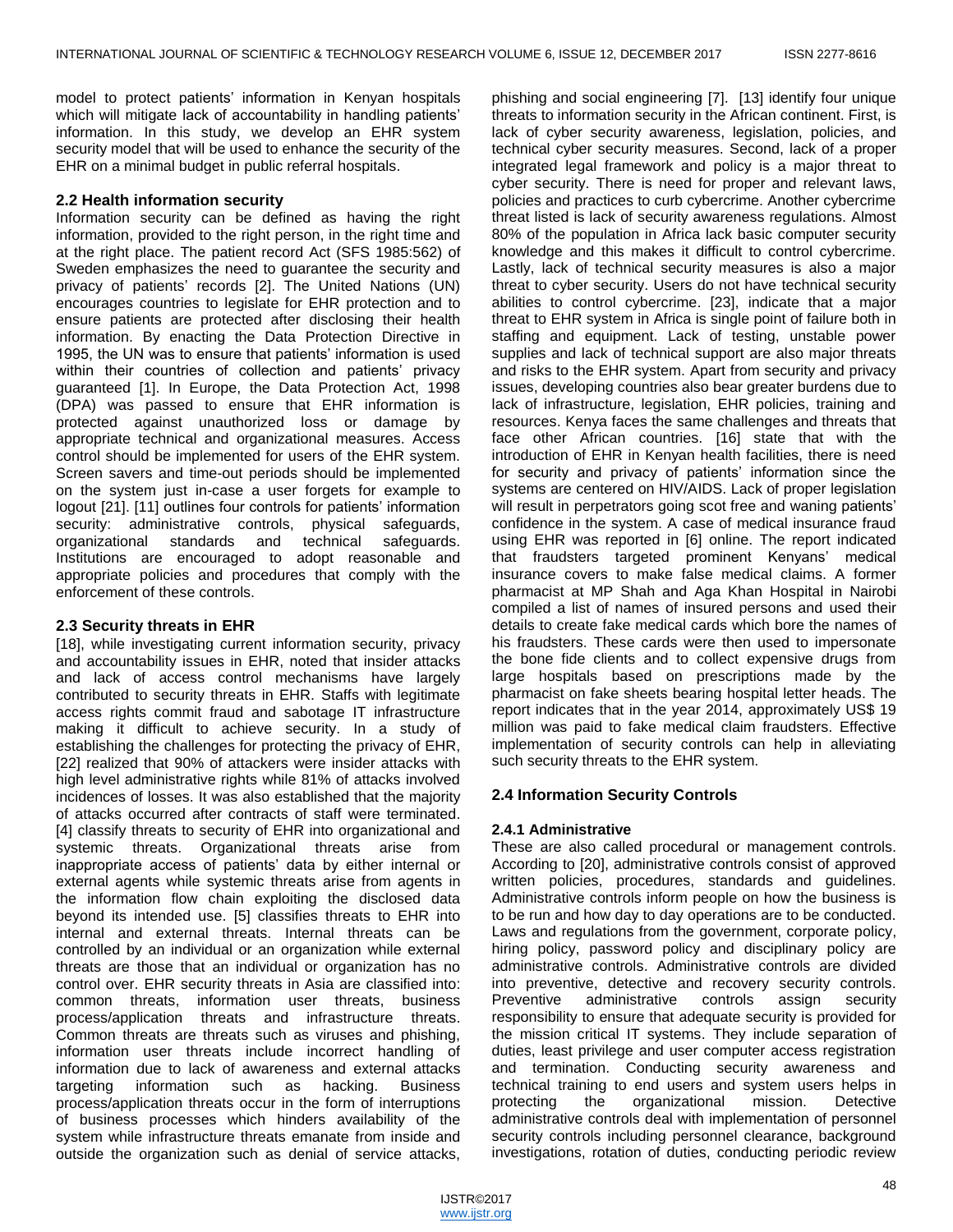of security controls, performing periodic system audits, conducting risk management to assess and mitigate risks and finally to authorize IT systems to address and accept residual risks. Recovery administrative security controls provide continuity of support and develop, test, and maintain the continuity of operations plan to provide for business resumption and ensure continuity of operations during emergencies or disasters. They establish an incident response capability to prepare for, recognize, report, and respond to the incident and return the IT system to full operational status.

## **2.4.2 Logical/technical**

Logical controls are also known as technical controls. These controls use software and data to monitor and control access to information and computing systems. Examples of technical controls include passwords, firewalls, network intrusion detection systems, access control lists and data encryption. The principle of least privileges is a technical control that requires an individual, program or system process not to be granted any more access privileges than are necessary to perform the task. [17] categorizes technical controls into support, prevent, detect and recover. Supporting technical controls include identification, cryptographic key management, security administration and system protections. Identification control provides the ability to uniquely identify users, processes and information resources. Cryptographic key management includes key generation, distribution, storage and maintenance. Security administration deals with security features of an IT system that must be configured to meet the needs of a specific installation and to account for changes in the operation environment. Finally, system protection represents the quality of the implementation from the perspective both of the design processes used and of the manner in which the implementation was accomplished. Examples of system protection are residual information protection, least privilege, process separation, modularity, layering and minimization of what needs to be trusted. Preventive technical controls inhibit attempts to violate the security policy. These controls include authentication, authorization, access control enforcement, non-repudiation, protection communications and transaction privacy. Authentication provides means of verifying the identity of a subject to ensure the claimed identity is valid. Authentication mechanisms include passwords, PINs, and digital certificates. Authorization control enables specification and subsequent management of the allowed actions for a given system. Access control enforces data integrity and confidentiality. Non-repudiation ensures that senders cannot deny sending information and that receivers cannot deny receiving it. Nonrepudiation is applied at the point of transmission or reception. Protected communication ensures the integrity, availability and confidentiality of sensitive and critical information while it is in transit. Protected communication uses data encryption methods like VPN and IPSEC to minimize network threats such as replay, interception, packet sniffing and eavesdropping. Detection and recovery technical controls, according to [17], warn of violations or attempted violations of security policy. They include audit trails, intrusion detection methods and checksums. They are needed as a compliment to the supporting and preventive technical measures because none of these measures is perfect. More

detection and recovery controls include proof of wholeness; restore secure state and virus detection and eradication.

## **2.4.3 Physical**

These controls monitor and control the environment of the workplace and computing facilities and they also monitor and control access to and from such facilities. Examples of physical information security controls within the organization include; door and locks, heating and air conditioning, smoke and fire alarms, and suppression systems and fencing. Separating network and workplace into functional areas are also physical controls. It ensures that an individual cannot complete a critical task by himself. An example is a programmer should not be the system administrator at the same time. The roles and responsibilities should be separated from one another so that one person does not start and end a task. Preventive Operational Controls include: control data media access and disposal e.g., physical access control; limit external data distribution e.g., use of labeling, control software viruses; safeguard computing facility e.g., security guards, site procedures for visitors, electronic badge system, biometrics access control, management and distribution of locks and keys, barriers and fences; secure wiring closets that house hubs and cables; provide backup capability e.g., procedures for regular data and system backups**,** archive logs that save all database changes to be used in various recovery scenarios; establish off-site storage procedures and security; protect laptops, personal computers (PC) and workstations; protect IT assets from fire damage e.g., requirements and procedures for the use of fire extinguishers, tarpaulins, dry sprinkler systems; fire suppression system and provide emergency power source e.g., requirements for uninterruptible power supplies, on-site power generators, control the humidity and temperature of the computing facility e.g., operation of air conditioners, heat dispersal. Detection Operational Controls include providing physical security e.g., use of motion detectors, closed-circuit television monitoring, sensors and alarms and ensuring environmental security e.g., use of smoke and fire detectors, sensors and alarms.

# **3. EHR security moderating factors**

## **3.1 Organizational culture**

Organizational culture can be defined as a set of shared values, beliefs, assumptions and practices that shape and direct members attitude and behavior in the organizations. This involves mission statements, values, technologies, practices, etc. What the organization outlines pertaining to information security is what defines the security of information of that organization. If users are trained regularly not to share computer resources, passwords and to properly implement security policies, the security of information will be guaranteed. Organizational culture is the single most important factor accounting for success or failure of an organization. Since organizational culture would certainly influence the operation activities of an enterprise and the effectiveness of an enterprises information security practice, the managers should regard organizational culture as an important factor for supporting and guiding information security management practice. While information security concerns face each organization, engaging security practices in the organization culture proactively could positively affect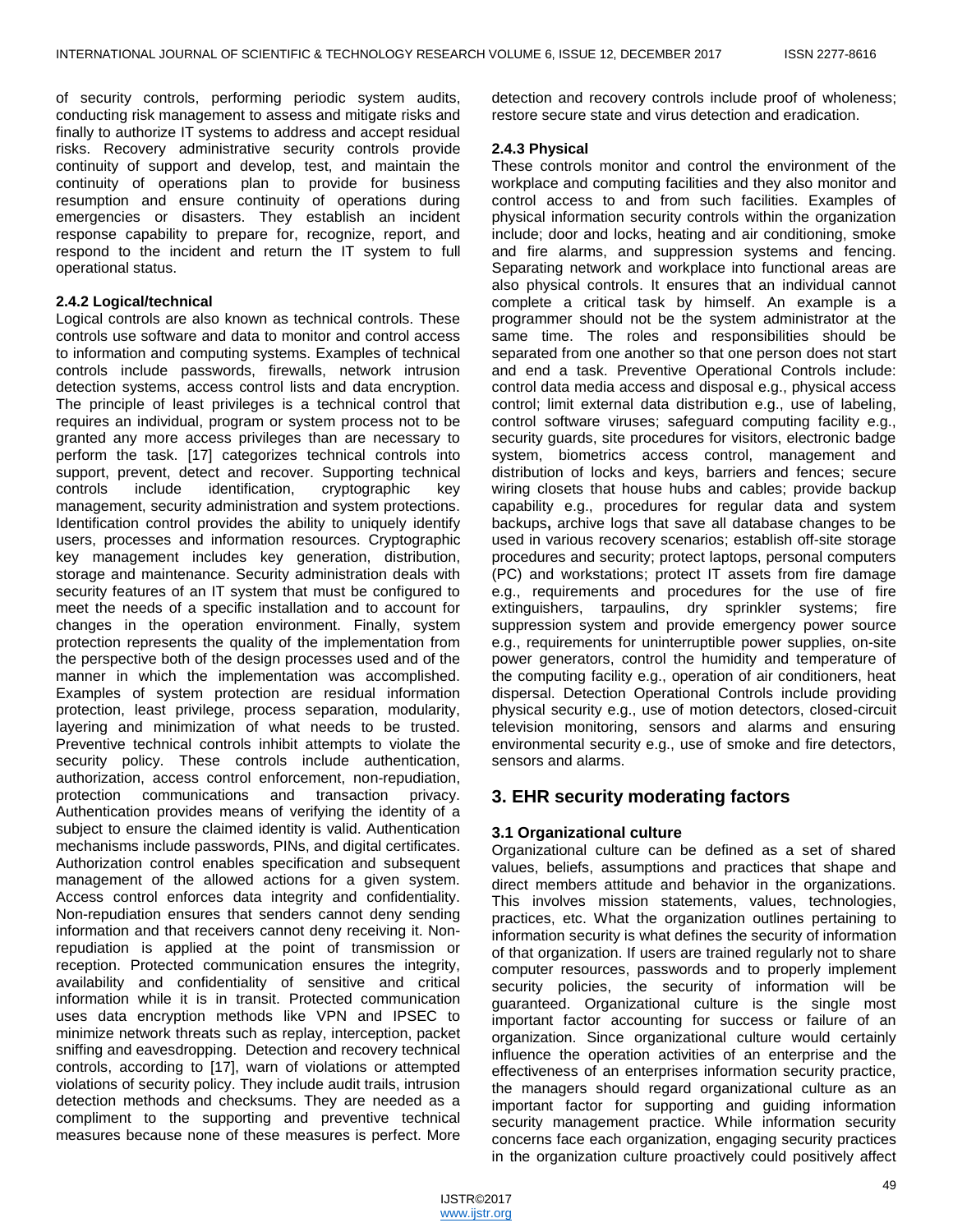the success of the organization. The most pressing problems on information technology security are caused by negligence of people rather than attack of events, therefore, it is important to train and manage the problem-prone people. A solid security product alone cannot protect the organization without the implementation of a good management policy. Initiatives in adopting new technologies run into trouble because people may not want change. Since new policies interfere with the employees' way of life, implementing policy based security plan can be very challenging [14].

## **3.2 Availability of resources**

Unlike other investments, information security investments are not intended to earn a profit but to reduce the risk. The investment only succeeds if nothing happens to the information resources and therefore, the benefits are intangible. Growth of spending occurs in a variety of areas such as virus detection, firewall installation, sophisticated encryption techniques, data backups and purchase of hardware devices. Research on information security have focused primarily on technical, physical and behavioral aspects of preventing information security breaches but neglecting economic aspects of information security. Availability of resources for information security has effect on information security based on the fact, that training, purchase of software and hardware, implementation of policies all depend on economic ability of the organization [9].

## **4.0 Problem definition**

Information security in the healthcare sector is a major concern in most health institutions and the adoption of Electronic Health Records point towards a need for better information security [4]. A study done by [19] on electronic health record and cybersecurity challenges indicate that, although EHR guarantees easy access to patients' information, there is a risk of privacy violation and identity theft which leads to patients bearing huge financial consequences and emotional harm. A study done by Ministry of Health in 2011 within Kenyan health facilities that have implemented EHR reveals that only 29% have implemented a 'little' security on their system due to resource constraints. This implies that information insecurity is rampant. It is argued that the baseline of information security is integrating physical, administrative and technical controls. This study seeks to develop an EHR information security model that comprises the administrative, physical and technical controls that will improve the security of EHRs system in hospitals with financial constraints.

# **5.0 Methodology**

This study adopted a cross-sectional exploratory research design which helped in collecting ideas and responses from health facility employees who use EHR which in turn assisted in coming up with an information security model. The study's population was 385 staff out of which 196 respondents were sampled using purposive sampling by [27] formula. A Likert scale structured questionnaire was used to collect data. The study was based at Jaramogi Oginga Odinga Teaching and Referral Hospital (JOOTRH) in Kisumu County, Kenya. This is the largest hospital in the Western region of Kenya serving an approximate 5 million people from Nyanza, Western and part of Rift Valley provinces. It has been in existence for more than 100 years having been established because of the high Malaria presence in the region. It serves Nyanza which has

the highest prevalence of HIV at 13.9%, hence high population of patients. Test-Retest method was used to establish reliability of the data collection instrument. A Cronbach's Alpha value of 0.677 was obtained using SPSS. Content validity of the data collection instrument was determined by the Subject Matter Experts (SME) and a content validity ratio of 1 was obtained. Staff at JOOTRH were sensitized on filling the questionnaires. The pilot questionnaires were administered to selected staff two weeks before the real data collection. Team leaders were chosen to help in distributing the questionnaires to their team members. Collected data was analyzed. Correlation analysis was used to establish the relationship between the dependent and independent variables. A Binary Logistic Regression analysis was carried out to establish the strength of relationship between the predictors and the predicted. The outcome of the analysis was a mathematical function to predict the probability of EHR security.

# **6.0 Results**

## **6.1 EHR security threats and vulnerabilities**

[11] security rule establishes minimum security standards for protecting EHRs. The security rule contains administrative, technical and physical security controls that must be put in place to secure patients' information, failure to enforce this will result in many security threats to the system. Analysis indicates several threats to the EHR systems at the health facility. Respondents cite unauthorized access as a major threat to the EHR system with 93.5% of the respondents being positive. Other threats include social engineering (87.2%), theft of records (80.8%), lack of file encryption (79.7%), use of counterfeit software (65.8%), lack of backups (64.2%), lack of input validation (61.5%), blackouts (58.8%), lack of antivirus (54%), access permissions not allocated (52.9%), system breakdowns (52.4%), lack of multi-factor authentication (50.8%), errors due to lack of technical support (49.2%) and lack of staff training at 40%.

## **6.2 Security controls implemented**

The confidentiality, integrity and availability of EHR information depends on the physical, administrative and logical security implemented to secure the EHR system. The health facility implemented minimal safeguards such as multifactor authentication (54.5%), password changed often (78.1%), automatic logoff (63.1%), physical security (94%) and computer sharing (59.4%). Basic safeguards such as having a security professional, allocation of access rights, non-users of the system deleted from the system, power backup and measures to guard unauthorized access had not been implemented.

## **6.3 Effectiveness of security measures implemented**

To establish the effectiveness of security controls implemented at JOOTRH to protect EHR system, questions were developed based on the ISO 27004 standard and the Standards and Guidelines for Electronic Medical Records in Kenya. These questions were directed at finding out whether any implemented security is effective. Respondents were asked whether the implemented security were adequate and were working as expected. They were also asked to specify if the implemented security had protected the EHR system. 97% of the respondents felt physical security implemented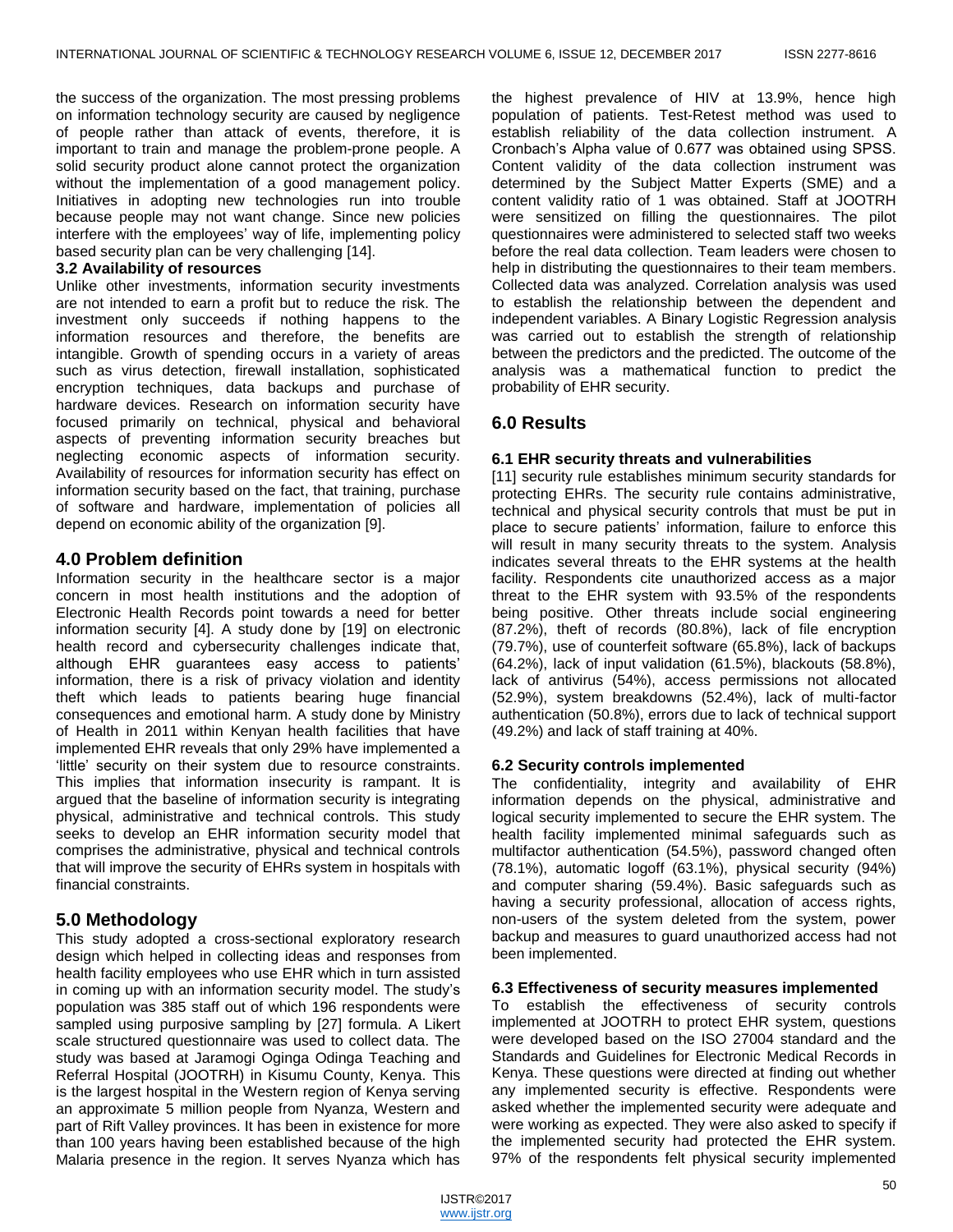has been effective. Automatic logoff had (46%), password implementation got 36.9%,while multifactor authentication got 29.4%.

## **6.4 Proposed additional security controls**

In regard to which best components could be integrated to the existing security factors, all the respondents (100%) agreed on proper media disposal, privileged account ownership, frequent system audits and identification and authentication techniques as major factors to be implemented to secure the EHR system. 99% of the respondents supported proper system configuration and automated offsite backup followed by enhancement of physical security which had 95.2%. Environmental security which included humidity, leaks and temperature regulation had 94.7% of respondents supporting it, 94.2% supported having enough power backups such as generators and uninterruptible power supply (UPS). System maintenance and personnel security were supported by 92.5% and 92% respectively.

# **7.0 Determination of effectiveness of Security safeguards**

To establish the relationship between EHR system security and the security safeguards, a Spearman's correlation rho (*ρ*) between the variables was done. A 2-tailed test significance value was used. A correlation coefficient for EHR system security and technical controls was 0.841. It is also indicated that the correlation coefficient for EHR system security and

administrative controls is 0.814 while the correlation coefficient between physical controls and EHR security is 0.689. Correlations between predictor variables was weak. Binary logistic regression was used to establish the effect of the safeguards (predictors) on EHR security. Binary logistic regression provides a coefficient "expB" which measures each independent variable's partial contribution to variations in the dependent variable. The EHR system security was the dependent variable with dichotomous responses (i.e secure or insecure). The independent variables were physical, technical and administrative information security controls. The assumptions of this analysis are that data is categorical, no extreme points or outliers exist, the dependent variable is dichotomous and there is a low correlation between the predictor variables. The responses for the variables were transformed into Z-scores for proper interpretation and comparison. Z-scores are standardized deviations from the mean. This study, got responses from staff regarding administrative, physical and technical information security controls which needed interpretation and comparison. The purpose of Z-scores was to identify and describe the exact location of every score in a distribution [20]. To predict the probability outcome of security of EHR, a logit function was developed from predictor variables and the independent variable. Binary logistic regression was done in two steps in SPSS. Block 0 and Block 1. Block 0 helps us understand how good the model is, while Block 1 tables helps in forming the model/function.

|            |                | $\boldsymbol{B}$ | S.E.     | Wald | df<br>11232 | Sig. | $exp(\beta)$ |
|------------|----------------|------------------|----------|------|-------------|------|--------------|
| Step $1^a$ | Zphy controls  | 71.808           | 2589.393 | .001 |             | 978  | 1.533        |
|            | Ztech controls | 49.486           | 1847.229 | .001 |             | 979  | 3.102        |
|            | Zadm controls  | 66.958           | 2406.696 | .001 | щ           | 978  | 1.201        |
|            | Constant       | $-54.006$        | 1896.351 | .001 |             | 977  | .000         |

| <b>Table 1</b> Variables in the Equation |
|------------------------------------------|
|------------------------------------------|

Table 1 gives several variables. The Wald test is used to test the hypothesis that  $β = 0$ . The Wald test is used to eliminate predictor variables that are not significant to the dependent variable. In the Sig column, the *p*-values are all above 0.05 (alpha). The sig. values for physical controls is 0.978, technical=0.9979 and administrative is 0.978. This means that although the correlation test for EHR security and physical, technical and administrative controls was significant, once the other variables are controlled for, one predictor variable will not be significant to secure the EHR system. To interpret the differences between effects of respective EHR security controls to the predicted variable, the exp(*β*) column which represents the odd ratios for the individual variables is used. It should be noted that:

| Probability | (p) | $=$ | odd | ratio/(1+odd |
|-------------|-----|-----|-----|--------------|
|             |     |     |     |              |

For example, if physical controls are increased by one unit, then they improve the EHR security by 1.533 times. Technical controls improve 3.102 times with an increase of one unit while administrative controls improve EHR security by 1.201 times with a unit increase. Table1 generally gives the magnitude of the effects of the predictor variables are to have on the outcome of the dependent variable. In the model, the *β* values for each variable are also considered. The coefficients for the model are contained in the column headed *β* and are determined using Maximum Likelihood Estimation (MLE). The larger the *β* value, the greater the effect the predictor variable has on EHR security.

The full model (logit function) being tested is as follows; Logit (p)

 ( ) 

=

 $\overline{1}$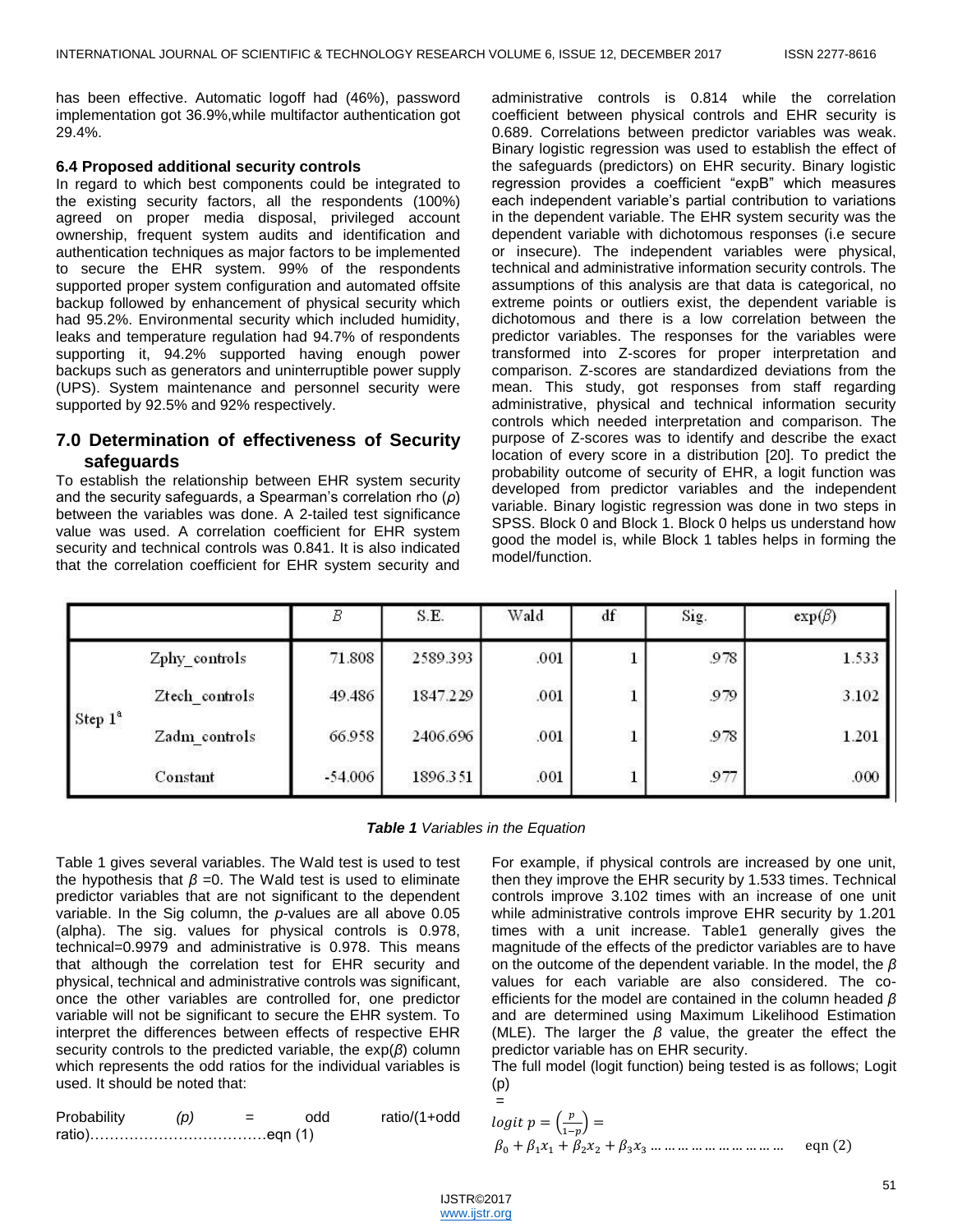- Using algebraic and logarithmic rules, the estimated probability
- (**) = ……………………** eqn (3)

Substituting the constant and *B* values:

 $\hat{\mathbf{p}} = \frac{e^{-\mathbf{p}}}{2}$  $1 + e^$ eqn (4)

Where;

 $\hat{\rho}$  is the estimated probability of EHR security.  $x_1$  = Zphy is the physical controls  $x_2$ =Ztech are technical controls  $x_3$ =Zadm are administrative controls

Given the values of  $x_1$ ,  $x_2$  and  $x_3$  one can predict the probability of the EHR system being secure or insecure. The goal of the logistic regression is to estimate  $\hat{p}$  for a linear combination of the independent variables  $(x_1, x_2, x_3)$ . Equation (4) is also called a linear probability model. The estimated probability on the left side has to be a value between zero and one. If the probability is above 0.5 after substituting the values of  $x_1$ ,  $x_2$  and  $x_3$  then EHR system is secure. The implementation of the security controls can be varied according to the budget of the health facility. This adjustment is done while observing the probability values so that it does not fall below 0.5 or as the organization culture dictates. With the limited resources and funding of government referral hospitals, this model will be of help to achieve EHR security by implementing balanced security safeguards

## **8.0 Discussions**

Personnel training, file access permissions, input validation, user support, social engineering, up-to-date antivirus, multifactor authentication, system breakdowns, blackouts, backups and genuine software installation were some of the threats and vulnerabilities established. Responses from the respondents ranked file access permission as the biggest threat of information security at the facility. With the use of passwords only, social engineering (87%) which was also listed as a major threat becomes easy for unauthorized users to exploit the system. Health facilities need to ensure authentication is well implemented by using multifactor authentication which utilizes passwords, biometrics, smartcards and usernames. It was also realized that a significant percentage of users have fear over viruses because there was no active antivirus installed on their systems. Antivirus software installations and updates should be outlined in the information security policy for proper security. Backups ensure continuity in cases of disasters, but, 70% of the respondents do not backup their information. Lack of genuine software, blackouts, lack of frequent training and lack of user support were also mentioned as major threats to patient information security with 97% of respondents yearning for change in each case. It was established that physical security, helpdesk, deletion of users from the system have not been well supported. Physical security helps in barring unauthorized users from accessing patients' information while helpdesk helps alleviate errors made by users. If non-users still exist on the system, they create vulnerability for remote access. Respondents confirmed that users who leave the organization, sacked or transferred to other areas are not immediately deleted and their user rights revoked from the

system. Majority of users feel the system does not automatically log off users and passwords do not expire. It can be noted that, although a "little" security exists, there is still much that is supposed to be done to protect patients' information. Adequate system documentation helps users sort little problems that pop up during their working. Users feel the password policy has not been strengthened, this is because more than 63% of the users say the still share the passwords. Multi-factor authentication is very important for the EHR system but only 70.6% of the users feel it has been implemented well. Although access rights help in limiting unauthorized users from accessing information that is not relevant to their work, 97% of the users feel it has not been implemented well in the organization. Physical controls have been implemented well (82%) just as indicated in the literature. Power backup does not exist and therefore the system cannot be available all the time. Lastly, 70% of respondents feel the system is not adequately maintained. It can be established that although there are some security controls that were implemented in the hospital, the EHR system is still under threat because most of the controls are not effective. Personnel are responsible for the hardware and software and at the same time, they are the same people working with the EHR system to fulfill the organizational objectives. Personnel therefore are the backbone of the system and need to be protected from system hazards. Ergonomics ensures system optimum performance. Training makes users confident while doing their work and helps in controlling errors. Proper hiring and termination procedures ensure that people of high integrity are hired and that employees are fairly dismissed. People should be protected and cared for so that they do not sabotage the organization. Respondents (86%) agreed that, if proper personnel security is implemented, there would be optimum performance and users will also be sincere in their work. Frequent security assessments help in sealing the loopholes that could create vulnerability in the system.

# **9.0 Conclusions**

This research was conducted at JOOTRH which is one of the government referral hospitals in Kenya serving more than 5 million people in the western, rift valley and Nyanza region. The study established the effect of availability of resources and organizational culture on EHR information security, though most of the characteristics or factors of the two moderating variables were already covered in the predictor variables and therefore were not analyzed separately. This research has demonstrated that no single control is adequate for the security of EHR system. From the model, it can be deduced that physical controls, administrative controls and technical controls when integrated improve security of the EHR system greatly but cannot work independently. It has been established that physical security contributes more to the security of an information system followed by administrative controls then technical controls.

## **10.0 Recommendations**

Training of users both on EHR system use and security helps them to have confidence in the system and also helps alleviate minor mistakes during work. Automated backups help in BCP, while frequent risk analysis establishes weaknesses in the system. Regular system audits ensure that loopholes in the system are detected and any fraud can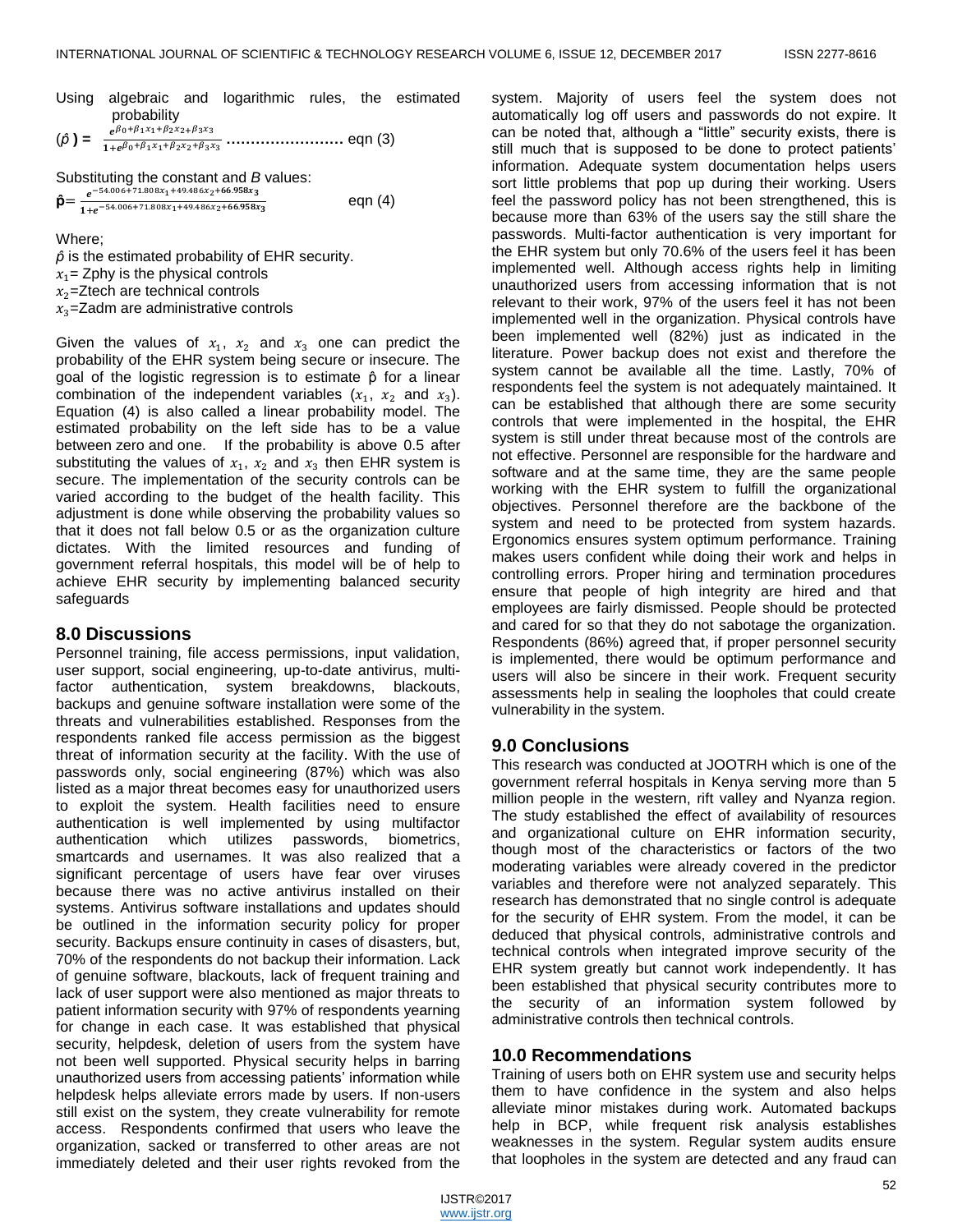also be stopped early enough. Proper hiring and termination procedures involve finding out from the referees what kind of person you are hiring, his past working experiences and behavior. This gives the employer enough information about the candidate before hiring. Proper termination procedures eliminate discontent in employees and help in ensuring security of the system when they leave. Proper system configuration ensures correct assignment of access rights, declaration of who to access, when and how the system should be accessed. These activities should be done keenly to ensure users are not elevated to access rights beyond their work. This should be done using a certain policy established within the organization such as "Deny All or Allow All". Proper disposal of information resources should be followed to stop dumpster diving attacks. In the scenario of EHR, proper disposal of hardware such as computers, external hard disks and flash disks will control this attack. As a measure of unexpected breakdown of the system, frequent maintenance is required in the organization. Frequent maintenance can help alleviate threats such as war driving and zero day attacks. Personnel are responsible for the hardware and software and at the same time, they are the same people working with the EHR system to fulfill the organizational objectives. Personnel therefore are the backbone of the system and need to be protected from system hazards. Ergonomics ensures system optimum performance. People should be protected and cared for so that they do not sabotage the organization. Blackouts, leaking roofs and other environmental factors such as humidity and extreme temperatures should be avoided in all the circumstances in the computer rooms.

## **REFERENCES**

- [1] Adesina, A. O., Agbele, K. K., Februarie, R., Abidoye, A. P., & Nyongesa, H. O. (2011). Ensuring the security and privacy of information in mobile health-care communication systems. South African Journal of Science, 107(9-10), 27-33.
- [2] Åhlfeldt, R. M., & Söderström, E. (2010). Patient Safety and Patient Privacy in Information Security from the patient's view: A Case Study19. Information Security in Distributed Healthcare, 203.
- [3] Akanbi, M. and Agaba, E. (2011). Use of Electronic Health Record in Sub-saharan Africa:Progress and challenges. Journal of Medicine in the Tropics, 14(1), p.5.
- [4] Appari, A. and Johnson, M. (2010). Information security and privacy in healthcare: current state of research. International Journal of Internet and Enterprise Management. 6(4), p.279.
- [5] Bidgoli, H. (2006). Handbook of information security. Hoboken, N.J.: John Wiley.
- [6] Business Daily (2017) http://www.businessdailyafrica.com/Insurance-fraudmore-than-triples-to-Sh324-million/-/539552/2978878/- /wcsno2/-/index.html
- [7] Fibikova, L. and Mueller, R. (2012). Threats, Risks and the Derived information security strategy. Securing

Electronic Business Processes, pp.11-20.

- [8] Gao, Xiangzhu et al. "Implementation Of E-Health Record Systems And E-Medical Record Systems In China". The International Technology Management Review 3.2 (2013): 127-139.
- [9] Gordon, Lawrence A. and Martin P. Loeb. "The Economics Of Information Security Investment". ACM Transactions on Information and System Security 5.4 (2002): 438-457.
- [10] Hartwig, Robert P. "Cyber Risks: The Growing Threat". Global risks 2014 9 (2014): p.5-14.
- [11] HIPPA (2008) https://www.nist.gov/healthcare/security/hipaa-securityrule
- [12] Juma, K., Matoke, N., Waliaro, A., Wanyembi, G. AND Ogao, P. (2012). Current Status of e-health in Kenya and Emerging Global Trends. International Journal of Information and Communication Technology Research, 2(1).
- [13] Kritzinger, E. and Solms, S. (2013). A Framework for Cyber Security in Africa. JIACS, Vol. 3, pp.1-10.
- [14] Lim, J. S., Chang, S., Maynard, S., & Ahmad, A. (2009, December). Exploring the relationship between organizational culture and information security culture. In Australian information security management conference (p. 12).
- [15] Muga, Richard et al. "Overview Of The Health Systems In Kenya". Kenya Health System Description. 1<sup>st</sup> ed. Nairobi: Ministry of Health, 2010. 9-15.
- [16] Mugo, D. and Nzuki, D. (2014). Determinants of Electronic Health in Developing Countries. International Journal of Arts and Commerce, 3(3), p.3-4.
- [17] National Institute of Standards and Technology, (2012). Performance measurement guide for information security. NIST special publication. Gaithersburg: NIST.
- [18] Omotosho, A. and Emuoyibofarhe, J. (2014). A Criticism of the Current Security, Privacy and Accountability Issues in Electronic Health Records. IJAIS, 7(8), pp.11-18.
- [19] Onuiri, E., Idowu, S. and Oyindolapo, K. (2015). Electronic Health Record Systems and CyberSecurity Challenges. International Conference on African Development Issues. [online] Available at: http://eprints.covenantuniversity.edu.ng/5326/1/Paper%2 054.pdf [Accessed 16 Feb. 2016].
- [20] Salkind, Neil J and Kristin Rasmussen. Encyclopedia Of Measurement And Statistics. 1<sup>st</sup> ed. Thousand Oaks, Calif.: SAGE Publications, 2007. p.5.
- [21] Sattarova, F. and Kim, T. (2007). IT Security Review: Privacy, Protection, Access Control, Assurance and System Security. International Journal of Multimedia and